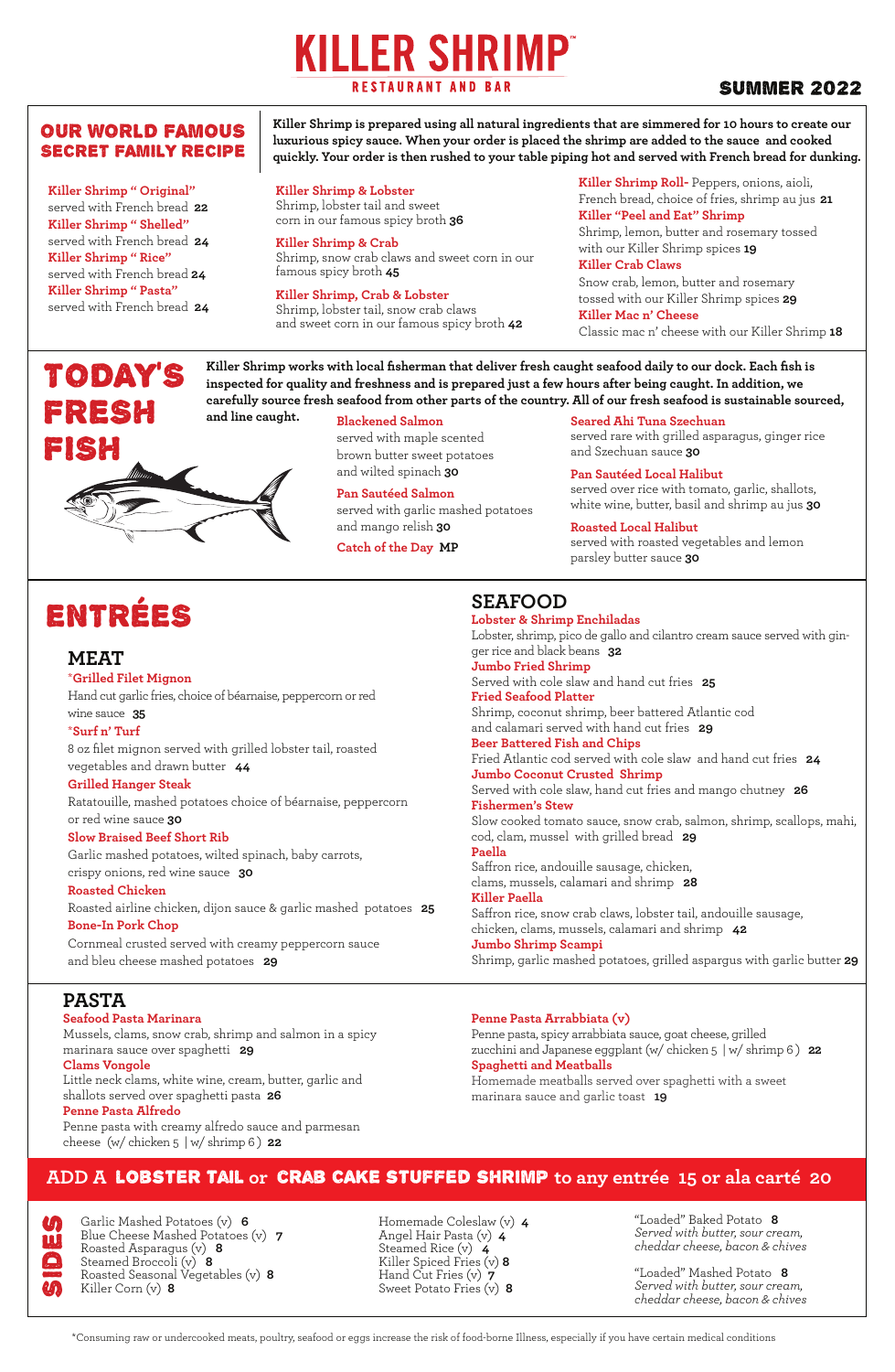## APPETIZERS & SHELLFISH

#### **Lobster Mac n' Cheese**

Clam shell pasta, cheddar & jack cheese, cream and shallots baked and served in a casserole dish **20**

#### **Lobster Mac n' Cheese Croquettes**

Clam shell pasta, cheddar & jack cheese, cream, shallots and panko bread crumbs with ranch dressing **18**

#### **Popcorn Shrimp**

Lightly fried rock shrimp with habanero tartar sauce **16**

#### **Fried Calamari**

Lightly fried calamari with habanero tartar sauce **14**

#### **Mini Crab Cakes**

Sautéed crab cakes with habanero tartar sauce **18 Baja Fish Tacos**

Beer battered mahi mahi with pico de gallo, cabbage and lemon aioli **16**

#### **Baja Shrimp Tacos**

Lightly fried rock shrimp with pico de gallo, cabbage and lemon aioli **16**

#### **Angus Sliders**

(3) angus beef sliders served on brioche buns, lettuce, cheddar cheese and garlic aioli **14**

#### **Spicy Chicken Tenders**

Fried chicken tenders dipped in Louisiana hot sauce served with celery and ranch dressing **15**

#### **Baja Shrimp Cocktail**

Mexican wild shrimp, celery & cocktail sauce served in a martini glass with won ton chips **16 \*Ahi Tuna Poke Tacos**

Ahi tuna marinated in ginger soy served in a won ton shell with a ribbon of avocado mousse **16**

#### **\*Ahi Tuna Poke**

Ahi tuna marinated in ginger soy served with won ton chips and topped with avocado **17**

**\*Seared Ahi Tuna Sashimi**

Seared ahi tuna served with ponzu sauce **17**

#### **\*Oysters**

6 or 12 oysters on the half shell served chilled over ice with horseradish, cocktail sauce and mignonette sauce **20 | 34**

#### **Steamed Mussels**

PEI black mussels steamed with white wine, broth, garlic, shallots, tomatoes, butter and basil served with garlic toast **19**

#### **Steamed Clams**

Littleneck clams steamed with white wine, broth, garlic, shallots, tomatoes, butter and basil served with garlic toast **19**

#### **Baked Lobster and Shrimp Dynamite**

Jumbo shrimp, lobster, killer shrimp aioli **24**

## SANDWICHES

#### **BURGERS ADDITIONS**

#### **Lobster Roll**

Lobster salad served on a brioche roll with coleslaw **26 Fried Shrimp Po Boy Sandwich**

Popcorn shrimp tossed in our spicy sauce over cole slaw & tomatoes **19 \*Seared Ahi Tuna Sandwich**

Fresh ahi tuna, roasted tomato, avocado, micro greens and our wasabi aioli **22**

**Prime Rib French Dip**- Shaved roasted prime rib and creamy horseradish served on a French roll with au jus for dunking **22 Philly "Prime Rib" Cheesesteak Sandwich**- Thinly sliced prime rib, grilled onions, roasted red bell peppers, provolone cheese, chipotle mayonnaise on grilled French baguette **22 Café Club**- Shaved turkey breast with iceberg lettuce, tomato, bacon, avocado and citrus garlic aioli served on your choice of bread **15 Spicy Grilled Chicken Sandwich**- 6 oz chicken breast marinated in our spicy rub topped with iceberg lettuce, tomato, avocado and our spicy thousand island dressing **16**

**\*Killer Cafe Burger**- 8 oz Angus beef topped with Iceberg lettuce, tomato, onion and our spicy thousand island dressing **15 \*Café BBQ Bacon Cheeseburger**- BBQ sauce, cheddar cheese, applewood smoked bacon, fried onions on a brioche bun **15 The Impossible Burger**- Garden burger, alfalfa sprouts, tomato, avocado, mayonnaise, provolone cheese on a brioche bun **15 \*Turkey Burger**- 8 oz ground turkey breast with iceberg lettuce, tomato, onion and our spicy thousand island dressing **15**

Served with a choice of French Fries, Sweet Potato Fries or Mixed Greens

Cheddar Cheese | Swiss Cheese | Bleu Cheese | Feta Cheese | Jack Cheese | Avocado | Applewood Smoked Bacon | Grilled Onions Shoestring Fried Onions | Roasted Red Peppers | Guacamole Saute'ed Mushrooms

## GREENS

SOUPS

FAMOUS HOUSE MADE

**Beach House Salad (v)** Field greens, heirloom cherry tomato, cucumber, carrots, balsamic vinaigrette **10** 

#### **Grilled Caesar Salad (v)**

Grilled romaine hearts, garlic croutons, parmesan cheese **15** w/ chicken 5 | w/ shrimp 6 | w/ salmon 8 **Wedge**

Grilled green onion, baby tomato, roasted garlic, crispy prosciutto, creamy bleu cheese **15**

#### **Seafood Salad**

Chopped iceberg lettuce, tomato, cucumber, avocado, calamari, shrimp, crab meat, spicy thousand island **25 Cobb Salad**

#### Romaine lettuce topped with tomatoes, avocado, bleu cheese, crumbled bacon, turkey, hard boiled eggs and balsamic

vinaigrette **20**

#### **Caprese Salad**

Buffalo mozzarella, heirloom tomatoes, basil, extra virgin olive oil and balsamic vinegar **15**

> Lobster Bisque Served in classic style **9 | 13**

Clam ChowdeR Served New England style **8 | 11**

Prison Chili Harris Ranch beef chili topped with cheddar cheese and chopped onions **9 | 13**

\*Consuming raw or undercooked meats, poultry, seafood or eggs increase the risk of food-borne Illness, especially if you have certain medical conditions

Killer Shrimp is proud to serve quality food and beverage using fresh ingredients and flavors. In the event that you do not enjoy your order, management will evaluate the item in question and if prepared based on our standards, we will be unable to return the dish and are happy to wrap it up to-go. If we find the item falls below our standard of quality and preparation, we will be happy to prepare another item as a replacement or remove it from the bill.

Thank you for your understanding

## **KILLER SHRIMP® RESTAURANT AND BAR**

#### SUMMER 2022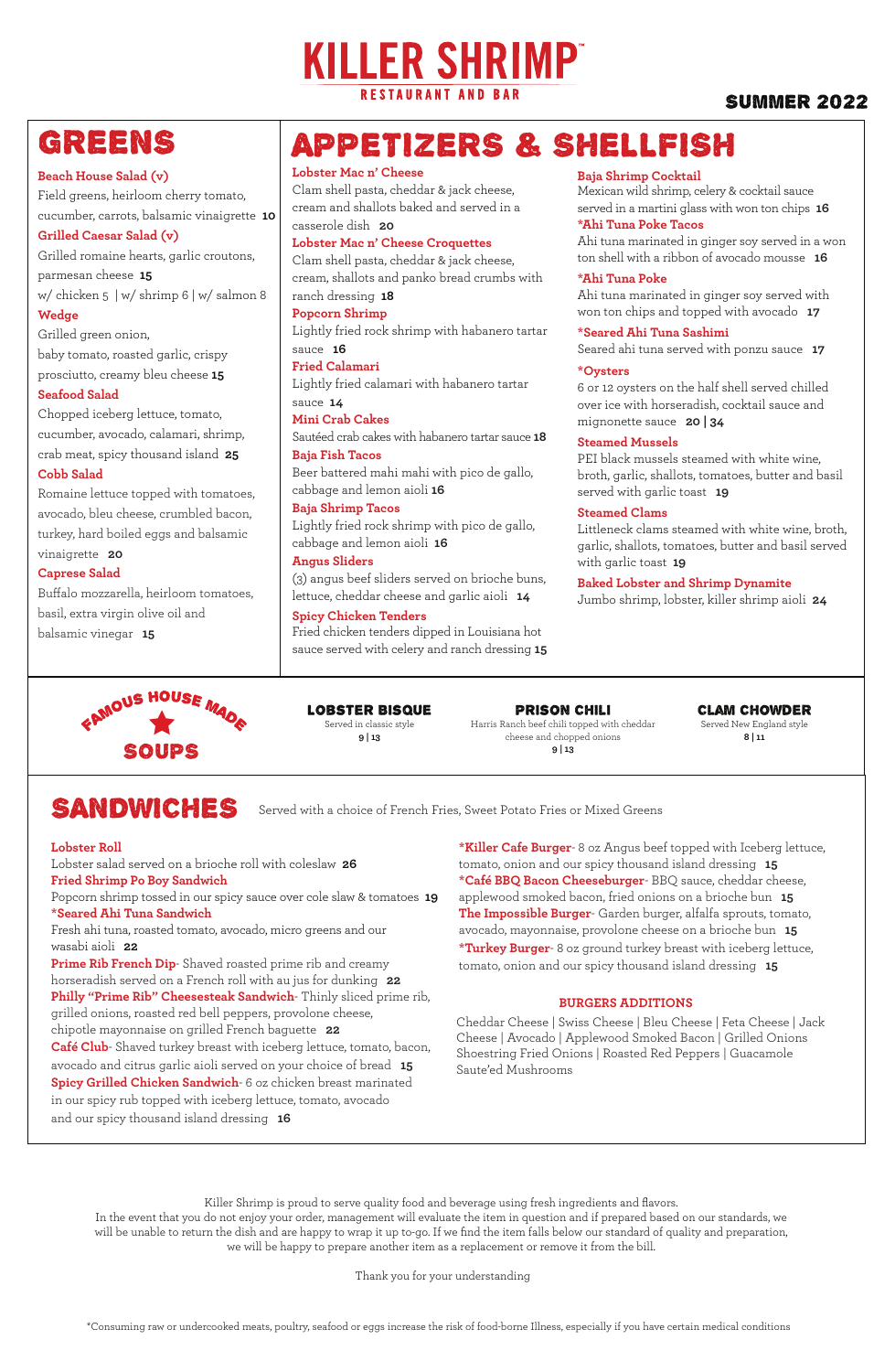#### surf SIDES

## FAVORITES

Free-range eggs served with your choice of hash browns, home fries or fresh fruit

Ham, Chorizo, Applewood Smoked Bacon, Sausage Links, Chicken Apple Sausage, Shrimp (add \$2), Chicken Breast (add \$2), Smoked Salmon (add \$2), Crab (add \$3), Avocado, Spinach, Tomato, Caramelized Onions, Mushroom, Cheese (Cheddar, Jack, Bleu, Parmesan, Feta, Cream Cheese), Roasted Red Bell Pepper, Egg Whites (add \$2)

**\*Killer Shrimp Benedict-** Poached eggs, Killer Shrimp and hollandaise served over english muffins **18 Killer Shrimp Omelet-** Our Killer Shrimp infused omelet with red bellpepper & caramelized onion covered with jack & cheddar cheese **19**

**\*Filet & Eggs-** Prime 8 oz filet served with 2 eggs any style **32**

#### SCRAMBLES & OMELETS 19

**Killer Shrimp Breakfast Burrito-** Our Killer Shrimp in a large flour tortilla filled with scrambled eggs, cheddar cheese and avocado **16**

**\*Killer Shrimp & Grits-** Our Killer Shrimp served over grits with 2 eggs any style **19**

**\*2 Eggs any style**- 2 eggs any style served with your choice of hash browns, home fries or fresh fruit & toast **15 \*2 Eggs any style with choice of Bacon, Sausage or Ham**- 2 eggs any style served with your choice of bacon, sausage or ham and hash browns, home fries or fresh fruit & toast **16 \*Traditional Eggs Benedict**- Poached eggs, shaved ham and hollandaise sauce served over english muffins and hash browns, home fries or fresh fruit **17 \*Smoked Salmon Benedict**- Poached eggs, smoked salmon and hollandaise sauce served over English muffins and hash browns, home fries or fresh fruit **18** \***Crab Cake Benedict**- Poached eggs, crab cakes and hollandaise sauce served over English muffins and hash browns, home fries or fresh fruit **19**

**Applewood Smoked Bacon 5**

**Sausage Links 5**

**Smoked Salmon 10**

**\*Free-Range Egg | Egg Whites 4/5**

**Toast**- Wheat, Sourdough, English Muffin **4 Tots**- Tossed in Killer Shrimp spices **6 Bagel & Cream Cheese 8 Bagels**- Plain, Onion, Poppy Seed or Egg **5**

**Breakfast Burrito**- Large flour tortilla filled with scrambled eggs, bacon, cheddar cheese served with pico de gallo & avocado and hash browns, home fries or fresh fruit **14 \*Breakfast Sandwich**- One egg over easy, bacon, melted cheddar cheese & avocado served on a brioche bun and hash browns, home fries or fresh fruit **14 BTLA**- Bacon, tomato, lettuce & avocado sandwich served on your choice of bread with hash browns home fries or fresh fruit **15 Bagel & Lox**- Smoked salmon & cream cheese, served with red onion, sliced tomatoes & capers on your choice of bagel **18 Buttermilk Pancakes 13** Banana, Blueberry or Strawberry add \$3

**19 Choose any 3 items | additional items \$1 each**

**Hash Browns or Home Fries 5 Tomato 3 Avocado 4**

**Fresh Fruit & Berries 10**

## **KILLER SHRIMP® RESTAURANT AND BAR**

#### BREAKFAST

### SPECIALTY PLATES Served with your choice of hash browns, home fries or fresh fruit

**\*Huevos Rancheros**- Crispy corn tortillas layered with fried eggs, cheddar & jack cheese, black beans, pico de gallo, guacamole & sour cream ( with Chorizo add \$3 ) **18 \*Chorizo & Eggs**- Chorizo and scrambled eggs topped with homemade salsa served with your choice of flour or corn tortillas and hash browns, home fries or fresh fruit **16 \*Corned Beef Hash & Eggs**- Homemade corned beef hash & 2 eggs any style served with your choice of toast **17 \*Avocado & Toast**- 2 Eggs over medium, oven dried tomatoes, smashed avocados on wheat toast served with mixed greens **16 \*Surfer Breakfast**- 2 Eggs any style served with an angus beef patty and hash browns, home fries or fresh fruit **17 \*Loco Moco**- Two eggs any style served with angus beef patty, sausage gravy and white rice **17**

Killer Shrimp is proud to serve quality food and beverage using fresh ingredients and flavors. In the event that you do not enjoy your order, management will evaluate the item in question and if prepared based on our standards, we will be unable to return the dish and are happy to wrap it up to-go. If we find the item falls below our standard of quality and preparation, we will be happy to prepare another item as a replacement or remove it from the bill.

Thank you for your understanding

\*Consuming raw or undercooked meats, poultry, seafood or eggs increase the risk of food-borne Illness, especially if you have certain medical conditions